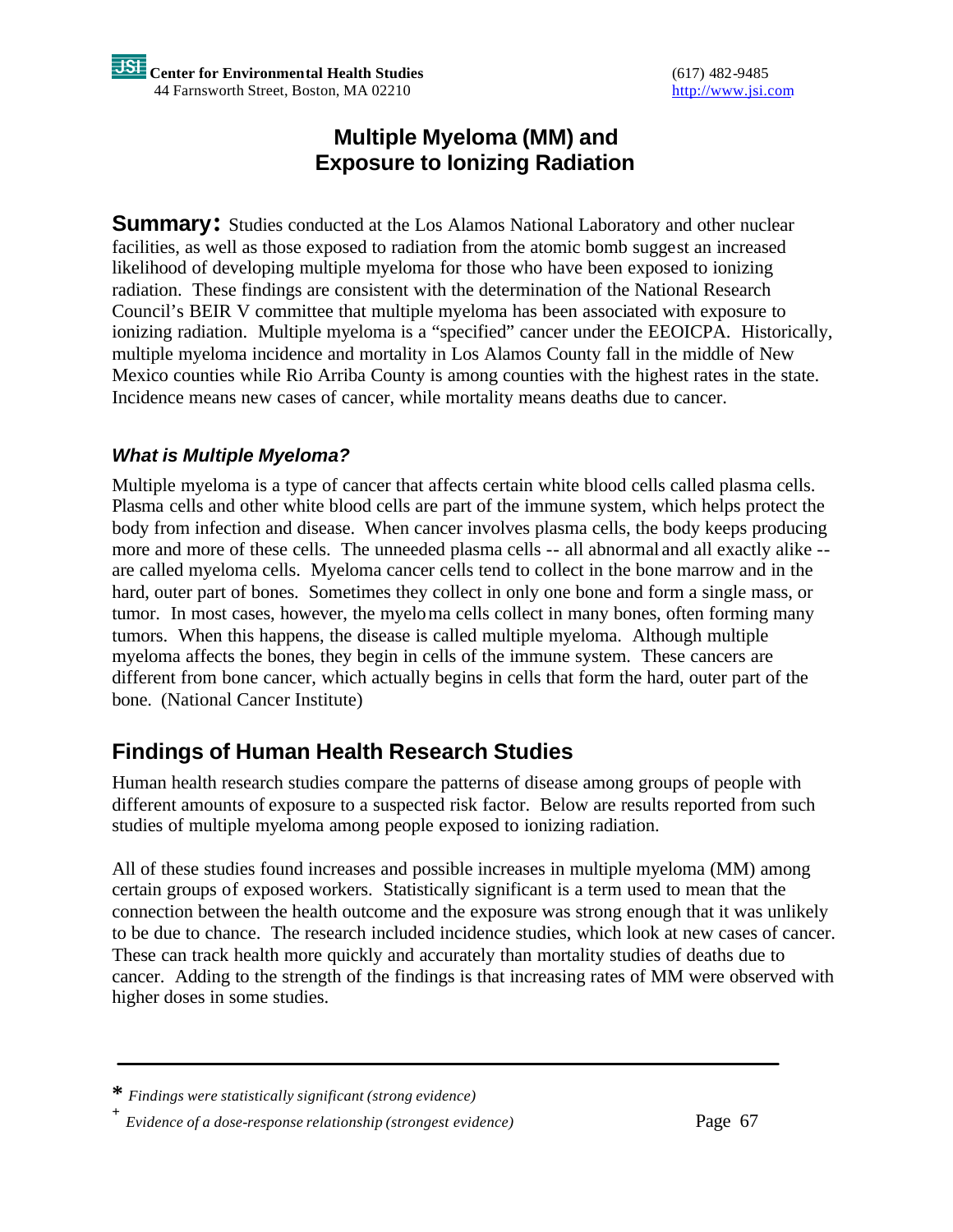### *Studies of Los Alamos National Laboratory (LANL) Workers*

Research conducted of LANL workers provides the most direct evidence about possible relationships between a health problem and workplace exposures at LANL.

− **Study of Four DOE Sites:** LANL contributed 37 cases of multiple myeloma to a casecontrol study at four DOE sites. All together, the rate of death due to MM increased with increasing whole body dose of radiation received between age 40 and 50.<sup>71</sup>

### *Studies of Other Nuclear Workers in the United States*

The next most relevant evidence comes from studies of workers in similar occupations with the same types of exposures. Listed below are studies that looked at multiple myeloma and workplace exposures among nuclear workers in other parts of the United States.

- − **Hanford:** A possible increase in MM deaths was observed in 35,000 males employed between 1943 and 1972, and then followed through 1972.(51) In later studies, this finding has depended upon the assumptions used in the analysis.(18, 48, 52) Under certain assumptions, there are increasing rates of death due to MM with increasing doses of external radiation.  $49, 52, 72, 73$ <sup>\*+</sup>
- − **Mallinckrodt, St. Louis:** A possible increase in deaths from MM was observed in a study of 2,514 males who were employed between 1942 and 1966, and then followed through 1993. $^2$
- − **Oak Ridge Y-12:** The disease category of "other lymphatic cancer," which includes MM (ICD 203), showed a possible increase in deaths in a study of 8,116 workers who were employed between 1947 and 1974, and then followed through 1990.<sup>24</sup>

### *Studies of Other Nuclear Workers World-Wide*

Below are studies of nuclear workers outside of the United States that looked at multiple myeloma in connection with radiation exposures.

− **Sellafield, England:** A possible increase in deaths was observed due to MM in a study of 5,203 plutonium workers who were employed between 1947 and 1975, and then followed through 1992. A possible increase was seen in incidence between 1971 and 1986 in plutonium workers.<sup>3</sup> In a study of 14,327 workers who were monitored for external radiation during this time period, there were increasing rates of death due to MM with increasing doses of external radiation.<sup>4\*+</sup> The researchers who conducted the study wrote: "This may represent a true radiation effect."

**<sup>\*</sup>** *Findings were statistically significant (strong evidence)*

**<sup>+</sup>** *Evidence of a dose-response relationship (strongest evidence)* Page 68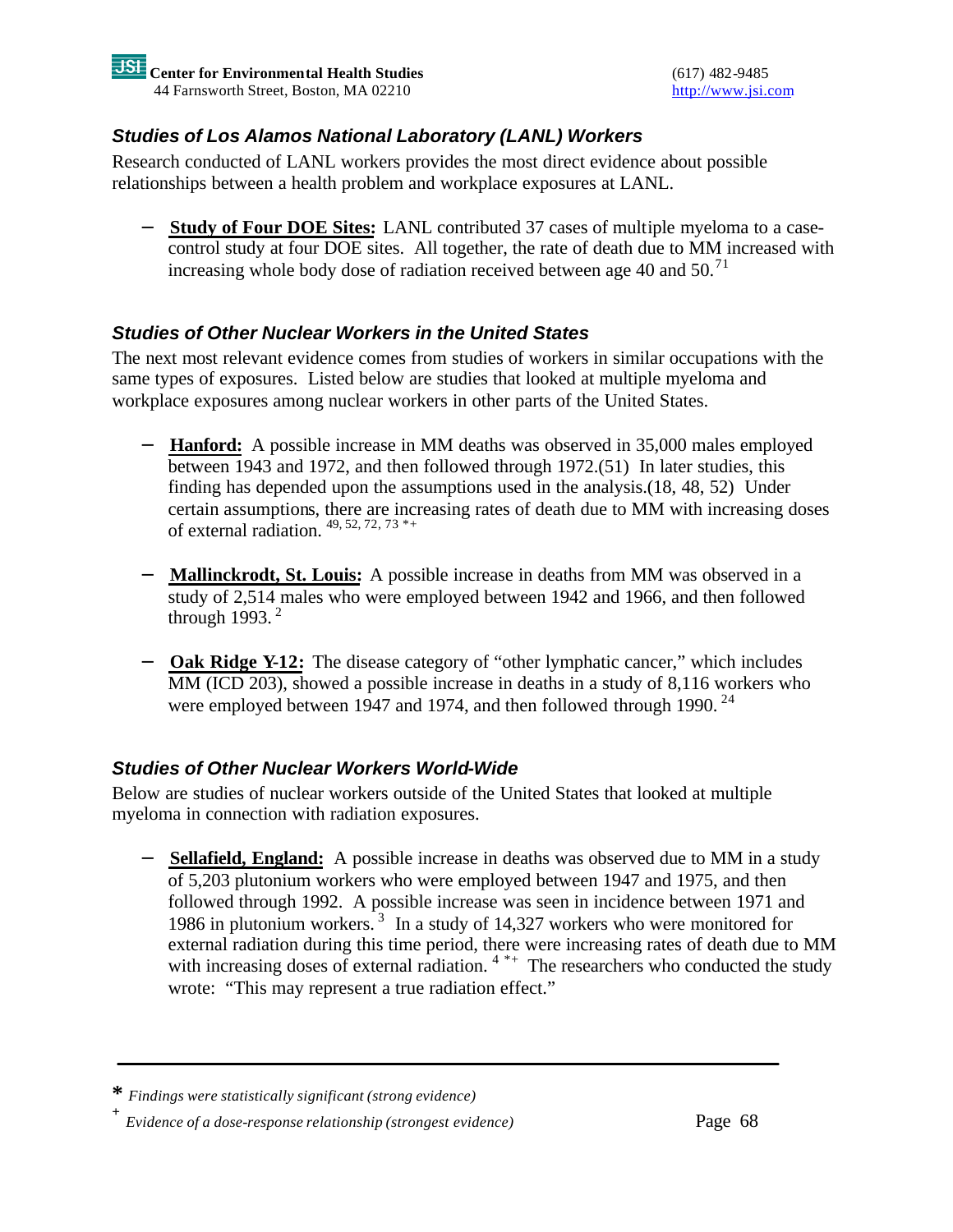- − **3 Nuclear Workforces in England:** Increasing rates of death due to MM were found with increasing time since first being monitored for plutonium in a study of 12,498 workers.  $29$ <sup>\*+</sup>
- − **Registry of Nuclear Workers in the U.K.:** Increasing rates of death due to MM were found with increasing doses of external radiation in a study of 95,000 workers.<sup>5\*+</sup>

### *Studies of Other Ionizing Radiation Exposures*

Studies among other groups of people who were not nuclear workers can also be significant as evidence of possible increases in multiple myeloma among those who have been exposed to ionizing radiation. Most other research has been conducted of people exposed to atomic bombs.

**Atomic Bomb Survivors:** Increasing deaths due to multiple myeloma with increasing doses of radiation in a study of 86,572 A-bomb survivors.  $8,74$  \*+

# **Other Research and Policy Findings**

The National Research Council advises the U.S. government on scientific matters. Their Committee on Biological Effects of Exposure to Ionizing Radiations (BEIR) V reviewed sensitivity of parts of the body to radiation. Their findings are based mostly on studies of cancer among atomic bomb survivors, as well as on some of the available information on the biology of the body, animal studies, and other evidence. The greatest risk is at high exposure levels.

− According to the National Research Council's BEIR V committee, "[t]he incidence of multiple myeloma has been observed to be elevated after widespread irradiation of the bone marrow in the majority of populations studied to date."<sup>9</sup>

### *Is Multiple Myeloma a "Specified" Cancer Under the Energy Employees Occupational Illness Compensation Program Act (EEOICPA)?*

**Yes.** Multiple myeloma is a "specified" cancer under the EEOICPA consideration of Special Exposure Cohorts

Policy makers have identified certain types of cancer among energy employees at nuclear facilities, including those employed at Los Alamos National Laboratory, as being potentially related to occupational exposures under the EEOICPA.

### *What Are Other Risk Factors for Multiple Myeloma?*

In considering the risks of occupational exposure to ionizing radiation leading to multiple myeloma, it is important to understand other risk factors. Below is a list of other suspected risk

**<sup>\*</sup>** *Findings were statistically significant (strong evidence)*

**<sup>+</sup>** *Evidence of a dose-response relationship (strongest evidence)* Page 69